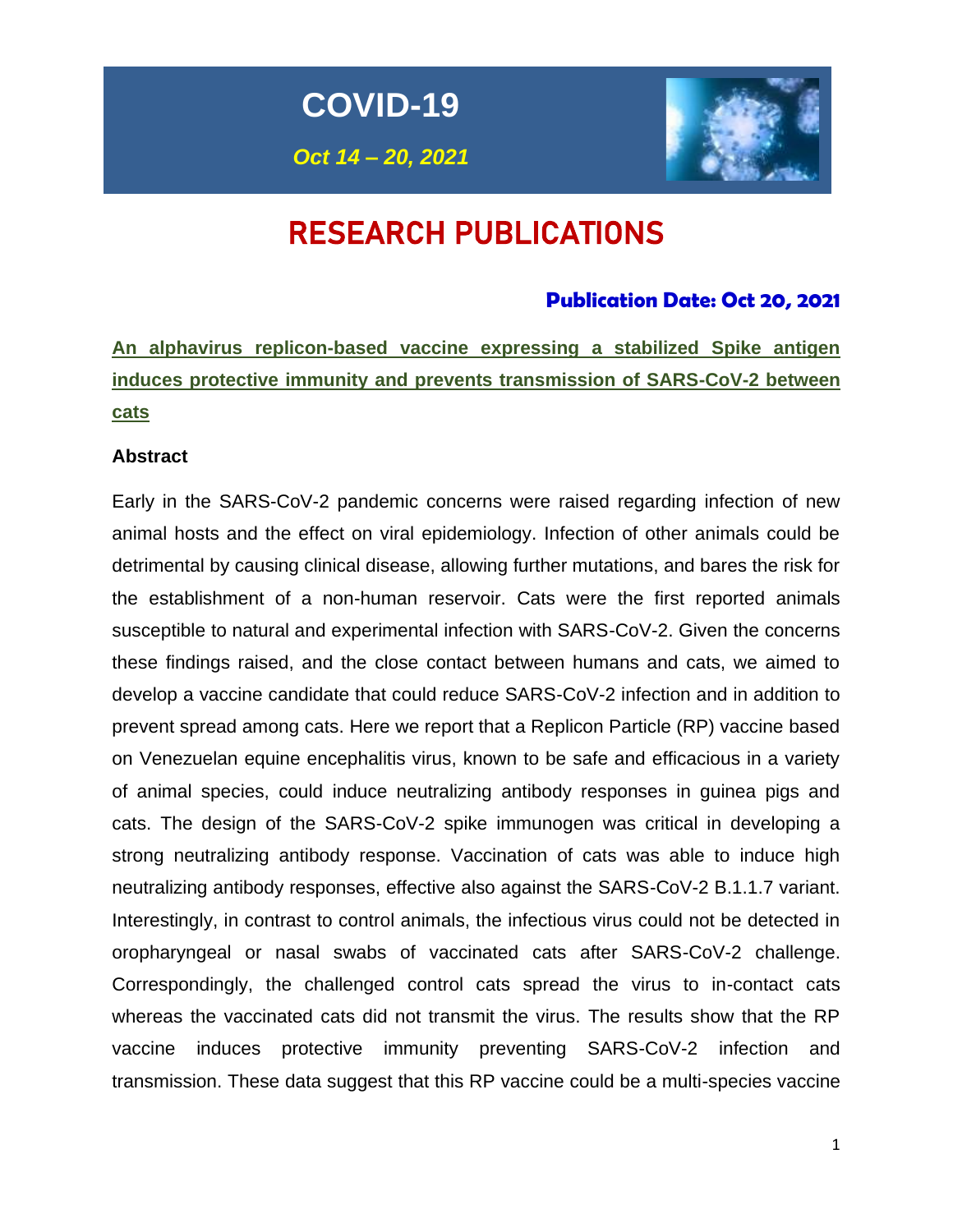useful to prevent infection and spread to and between animals should that approach be required.

### **Reference**

https://www.nature.com/articles/s41541-021-00390-9

### **Hybrid immunity improves B cells and antibodies against SARS-CoV-2 variants**

### **Abstract**

The emergence of SARS-CoV-2 variants is jeopardizing the effectiveness of current vaccines and limiting the application of monoclonal antibody-based therapy for COVID-191,2. Here we analysed at single-cell level the memory B cells of five naive and five convalescent people vaccinated with the BNT162b2 mRNA vaccine to dissect the nature of the B cell and antibody response. Almost six-thousands cells were sorted, over three-thousand of them produced monoclonal antibodies against the spike protein and more than four hundred neutralized the original Wuhan SARS-CoV-2 virus. The B.1.351 (Beta) and B.1.1.248 (Gamma) variants showed to escape almost seventy per cent of these antibodies while a much smaller portion was impacted by the B.1.1.7 (Alpha) and B.1.617.2 (Delta) variants. The overall loss of neutralization was always significantly higher in the antibodies from naive people. In part this was due to the IGHV2-5;IGHJ4-1 germline, which was found only in convalescent people and generated potent and broadly neutralizing antibodies. Our data suggest that people that are seropositive following infection or primary vaccination will produce antibodies with increased potency and breadth and will be able to better control SARS-CoV-2 emerging variants.

### **Reference**

https://www.nature.com/articles/s41586-021-04117-7

## **Discovery and characterization of high-affinity, potent SARS-CoV-2 neutralizing antibodies** *via* **single B cell screening**

### **Abstract**

Highly efficacious Monoclonal antibodies that target SARS-CoV-2 with high affinity are valuable for a wide range of biomedical applications involving novel coronavirus disease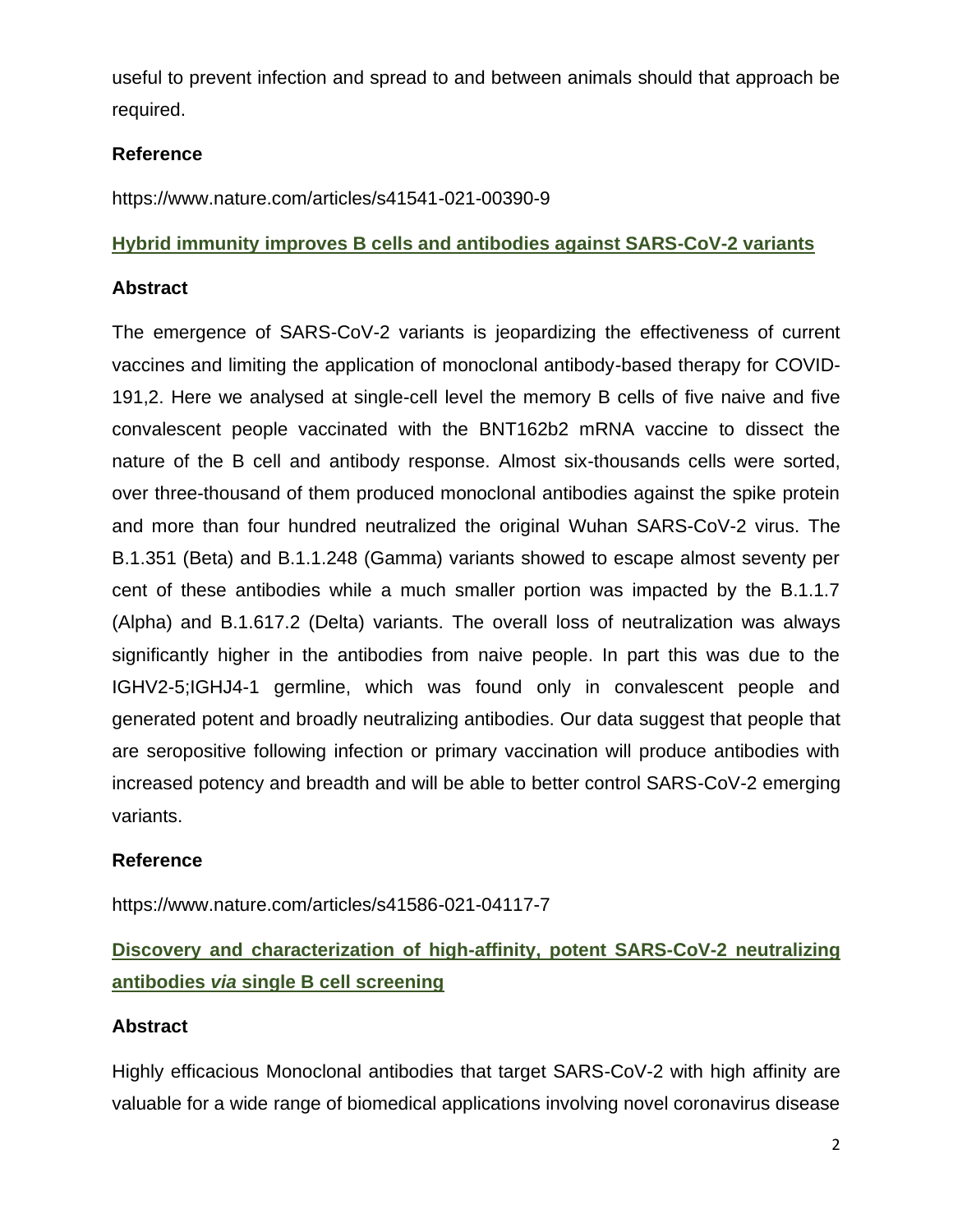(COVID-19) diagnosis, treatment, and prophylactic intervention. Strategies for the rapid and reliable isolation of these antibodies, especially potent neutralizing antibodies, are critical toward improved COVID-19 response and informed future response to emergent infectious diseases. In this study, single B cell screening was used to interrogate antibody repertoires of immunized mice and isolate antigen-specific IgG1+ memory B cells. Using these methods, high-affinity, potent neutralizing antibodies were identified that target the receptor-binding domain of SARS-CoV-2. Further engineering of the identified molecules to increase valency resulted in enhanced neutralizing activity. Mechanistic investigation revealed that these antibodies compete with ACE2 for binding to the receptor-binding domain of SARS-CoV-2. These antibodies may warrant further development for urgent COVID-19 applications. Overall, these results highlight the potential of single B cell screening for the rapid and reliable identification of high-affinity, potent neutralizing antibodies for infectious disease applications.

#### **Reference**

https://www.nature.com/articles/s41598-021-99401-x

## **Evidence for retained spike-binding and neutralizing activity against emerging SARS-CoV-2 variants in serum of COVID-19 mRNA vaccine recipients**

#### **Abstract**

*Background*: Highly efficacious vaccines against severe acute respiratory syndrome coronavirus 2 (SARS-CoV-2) have been developed. However, the emergence of viral variants that are more infectious than the earlier SARS-CoV-2 strains is concerning. Several of these viral variants have the potential to partially escape neutralizing antibody responses, warranting continued immune-monitoring.

*Methods*: We used a panel of 30 post-mRNA vaccination sera to determine neutralization and RBD and spike binding activity against a number of emerging viral variants. The virus neutralization was determined using authentic SARS-CoV-2 clinical isolates in an assay format that mimics physiological conditions.

*Findings*: We tested seven currently circulating viral variants of concern/interest, including the three Iota sublineages, Alpha (E484K), Beta, Delta and Lambda in neutralization assays. We found only small decreases in neutralization against Iota and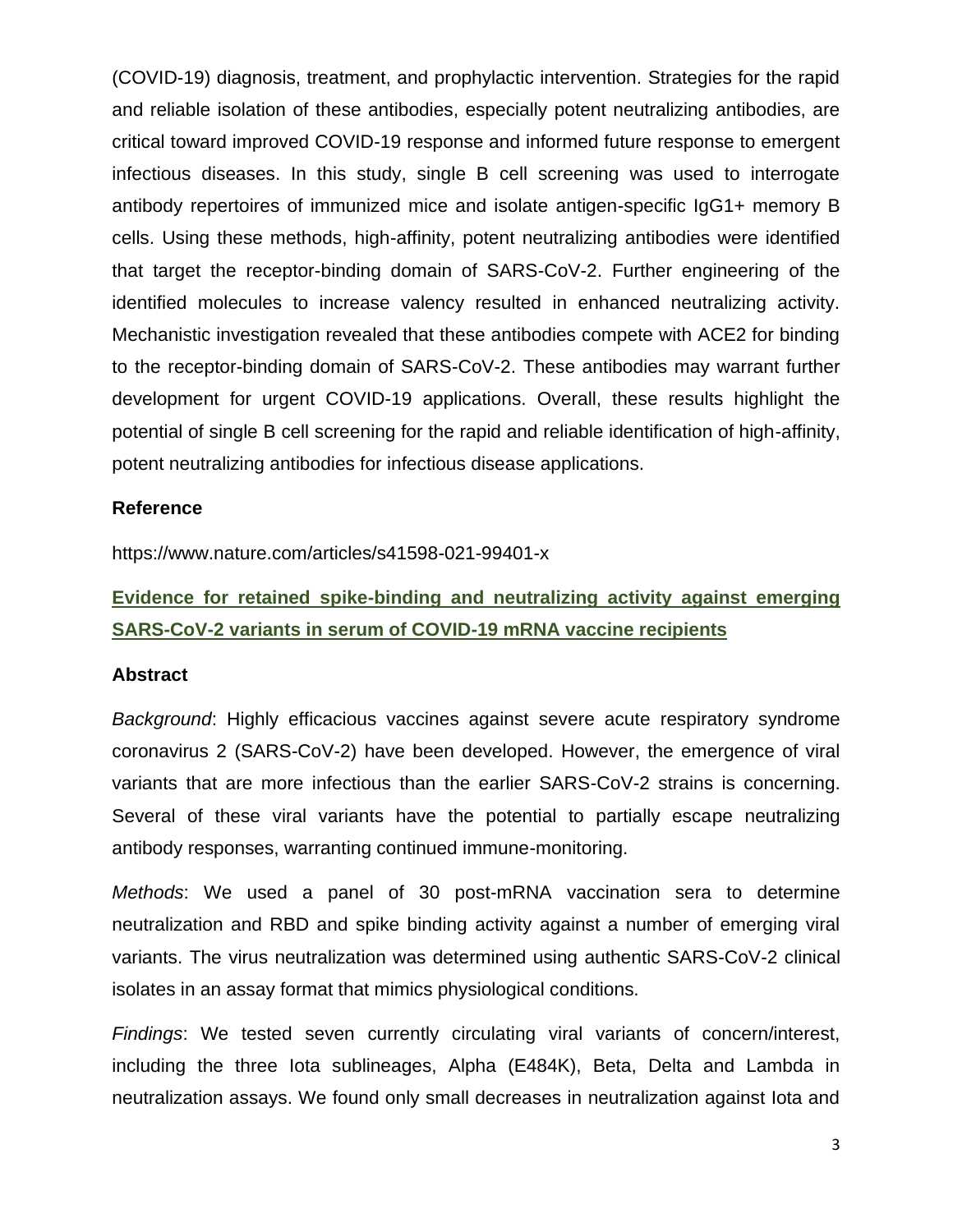Delta. The reduction was stronger against a sub-variant of Lambda, followed by Beta and Alpha (E484K). Lambda is currently circulating in parts of Latin America and was detected in Germany, the US and Israel. Of note, reduction in a receptor binding domain and spike binding assay that also included Gamma, Kappa and A.23.1 was negligible.

*Interpretation*: Taken together, these findings suggest that mRNA SARS-CoV-2 vaccines may remain effective against these viral variants of concern/interest and that spike binding antibody tests likely retain specificity in the face of evolving SARS-CoV-2 diversity.

### **Reference**

https://www.thelancet.com/journals/ebiom/article/PIIS2352-3964(21)00419-9/fulltext

## **Mechanism of a COVID-19 nanoparticle vaccine candidate that elicits a broadly neutralizing antibody response to SARS-CoV-2 variants**

### **Abstract**

Vaccines that induce potent neutralizing antibody (NAb) responses against emerging variants of severe acute respiratory syndrome coronavirus 2 (SARS-CoV-2) are essential for combating the coronavirus disease 2019 (COVID-19) pandemic. We demonstrated that mouse plasma induced by self-assembling protein nanoparticles (SApNPs) that present 20 rationally designed S2GΔHR2 spikes of the ancestral Wuhan-Hu-1 strain can neutralize the B.1.1.7, B.1.351, P.1, and B.1.617 variants with comparable potency. The adjuvant effect on vaccine-induced immunity was investigated by testing 16 formulations for the multilayered I3-01v9 SApNP. Using single-cell sorting, monoclonal antibodies (mAbs) with diverse neutralization breadth and potency were isolated from mice immunized with the receptor binding domain (RBD), S2GΔHR2 spike, and SApNP vaccines. The mechanism of vaccine-induced immunity was examined in the mouse model. Compared with the soluble spike, the I3-01v9 SApNP showed sixfold longer retention, fourfold greater presentation on follicular dendritic cell dendrites, and fivefold stronger germinal center reactions in lymph node follicles.

### **Reference**

https://www.science.org/doi/10.1126/sciadv.abj3107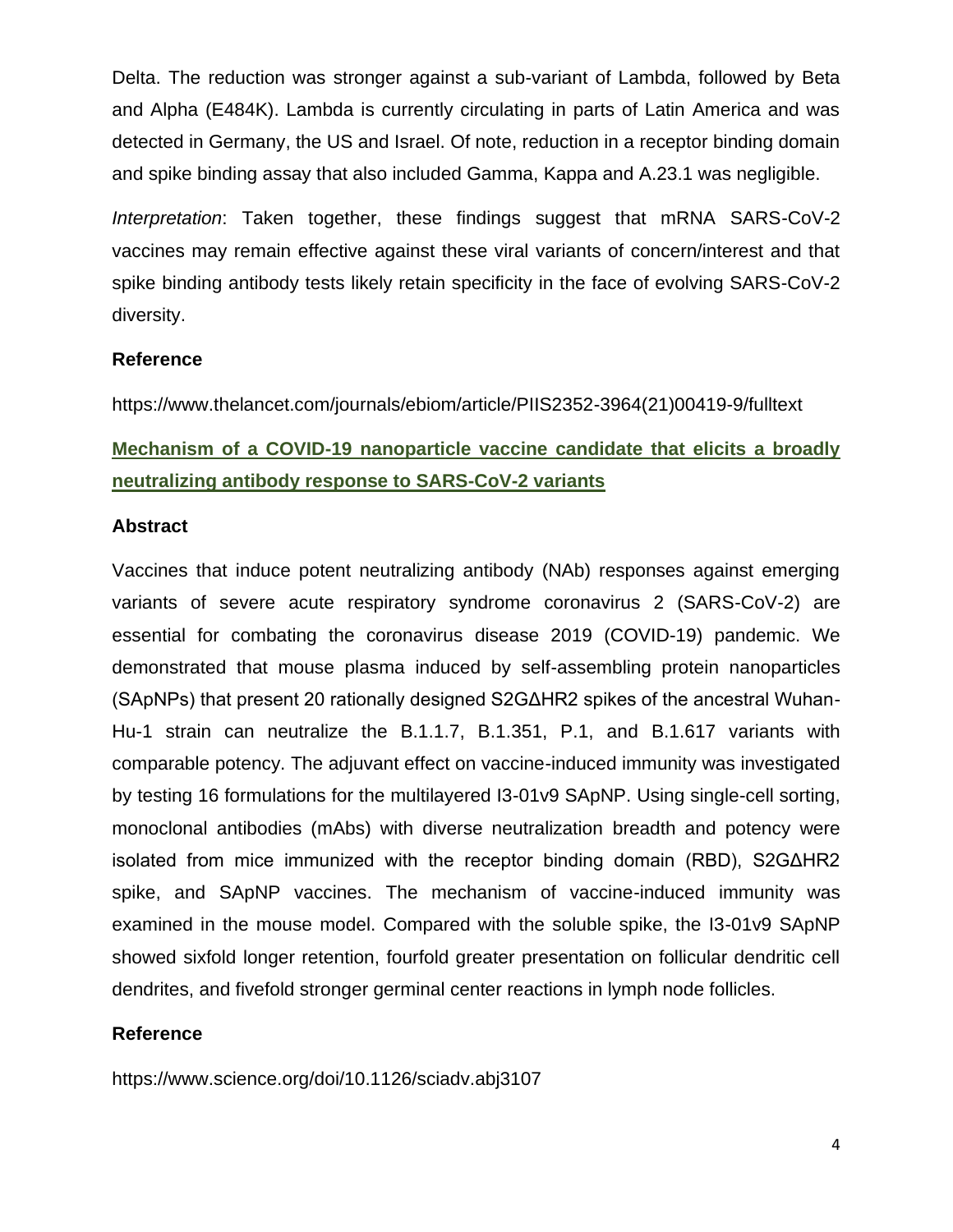## **Isolation of a panel of ultra-potent human antibodies neutralizing SARS-CoV-2 and viral variants of concern**

#### **Abstract**

In the absence of virus-targeting small-molecule drugs approved for the treatment and prevention of COVID-19, broadening the repertoire of potent SARS-CoV-2-neutralizing antibodies represents an important area of research in response to the ongoing pandemic. Systematic analysis of such antibodies and their combinations can be particularly instrumental for identification of candidates that may prove resistant to the emerging viral escape variants. Here, we isolated a panel of 23 RBD-specific human monoclonal antibodies from the B cells of convalescent patients. A surprisingly large proportion of such antibodies displayed potent virus-neutralizing activity both in vitro and in vivo. Four of the isolated nAbs can be categorized as ultrapotent with an apparent IC100 below 16 ng/mL. We show that individual nAbs as well as dual combinations thereof retain activity against currently circulating SARS-CoV-2 variants of concern (such as B.1.1.7, B.1.351, B.1.617, and C.37), as well as against other viral variants. When used as a prophylactics or therapeutics, these nAbs could potently suppress viral replication and prevent lung pathology in SARS-CoV-2-infected hamsters. Our data contribute to the rational development of oligoclonal therapeutic nAb cocktails mitigating the risk of SARS-CoV-2 escape.

#### **Reference**

https://www.nature.com/articles/s41421-021-00340-8

## **Isolation of a panel of ultra-potent human antibodies neutralizing SARS-CoV-2 and viral variants of concern**

#### **Abstract**

In the absence of virus-targeting small-molecule drugs approved for the treatment and prevention of COVID-19, broadening the repertoire of potent SARS-CoV-2-neutralizing antibodies represents an important area of research in response to the ongoing pandemic. Systematic analysis of such antibodies and their combinations can be particularly instrumental for identification of candidates that may prove resistant to the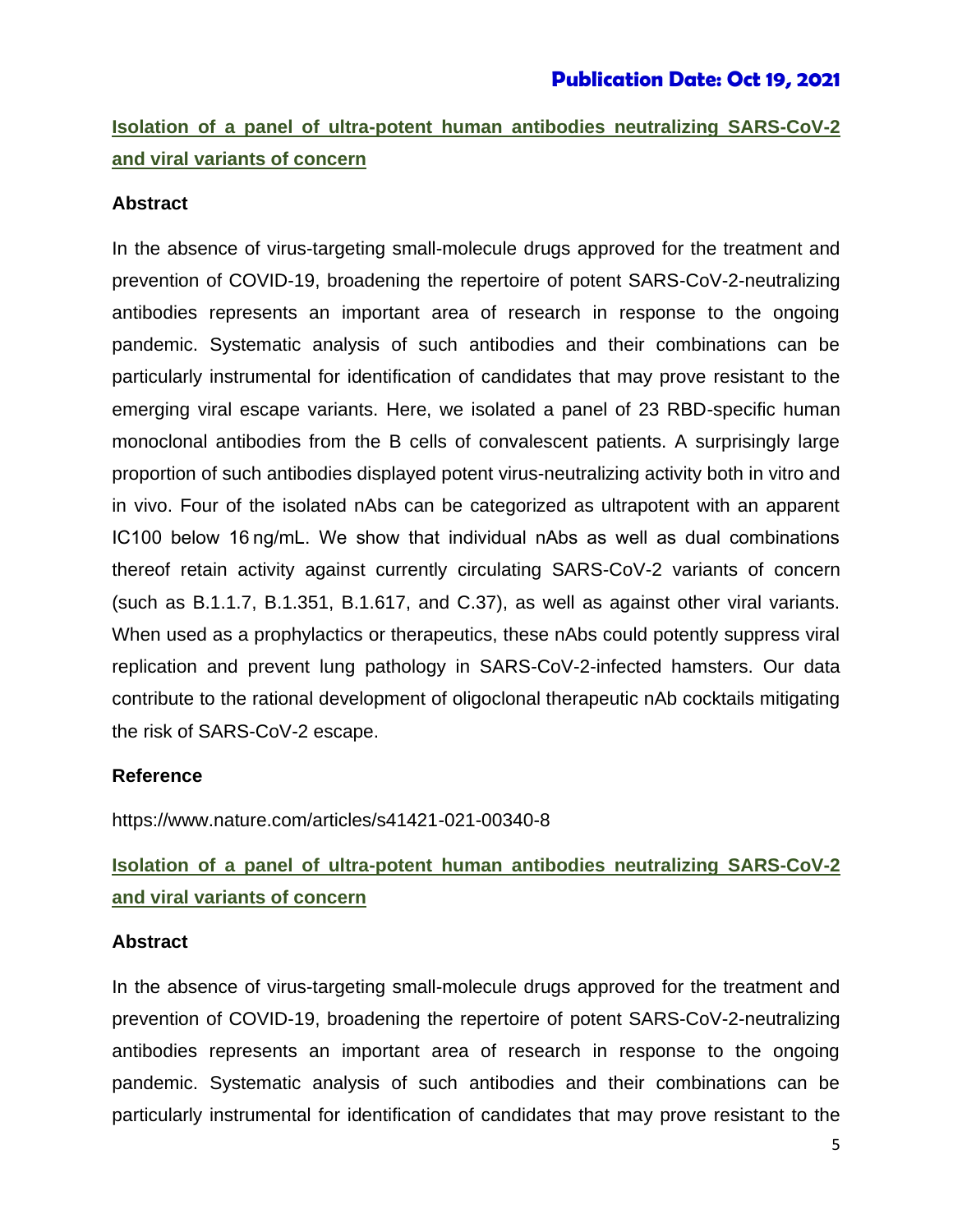emerging viral escape variants. Here, we isolated a panel of 23 RBD-specific human monoclonal antibodies from the B cells of convalescent patients. A surprisingly large proportion of such antibodies displayed potent virus-neutralizing activity both in vitro and in vivo. Four of the isolated nAbs can be categorized as ultrapotent with an apparent IC100 below 16 ng/mL. We show that individual nAbs as well as dual combinations thereof retain activity against currently circulating SARS-CoV-2 variants of concern (such as B.1.1.7, B.1.351, B.1.617, and C.37), as well as against other viral variants. When used as a prophylactics or therapeutics, these nAbs could potently suppress viral replication and prevent lung pathology in SARS-CoV-2-infected hamsters. Our data contribute to the rational development of oligoclonal therapeutic nAb cocktails mitigating the risk of SARS-CoV-2 escape.

#### **Reference**

https://www.nature.com/articles/s41421-021-00340-8

## **The immunology of asymptomatic SARS-CoV-2 infection: what are the key questions?**

#### **Abstract**

An important challenge during the COVID-19 pandemic has been to understand asymptomatic disease and the extent to which this may be a source of transmission. As asymptomatic disease is by definition hard to screen for, there is a lack of clarity about this aspect of the COVID-19 spectrum. Studies have considered whether the prevalence of asymptomatic disease is determined by differences in age, demographics, viral load, duration of shedding, and magnitude or durability of immunity. It is clear that adaptive immunity is strongly activated during asymptomatic infection, but some features of the T cell and antibody response may differ from those in symptomatic disease. Areas that need greater clarity include the extent to which asymptomatic disease leads to persistent symptoms (long COVID), and the quality, quantity and durability of immune priming required to confer subsequent protection.

#### **Reference**

https://www.nature.com/articles/s41577-021-00631-x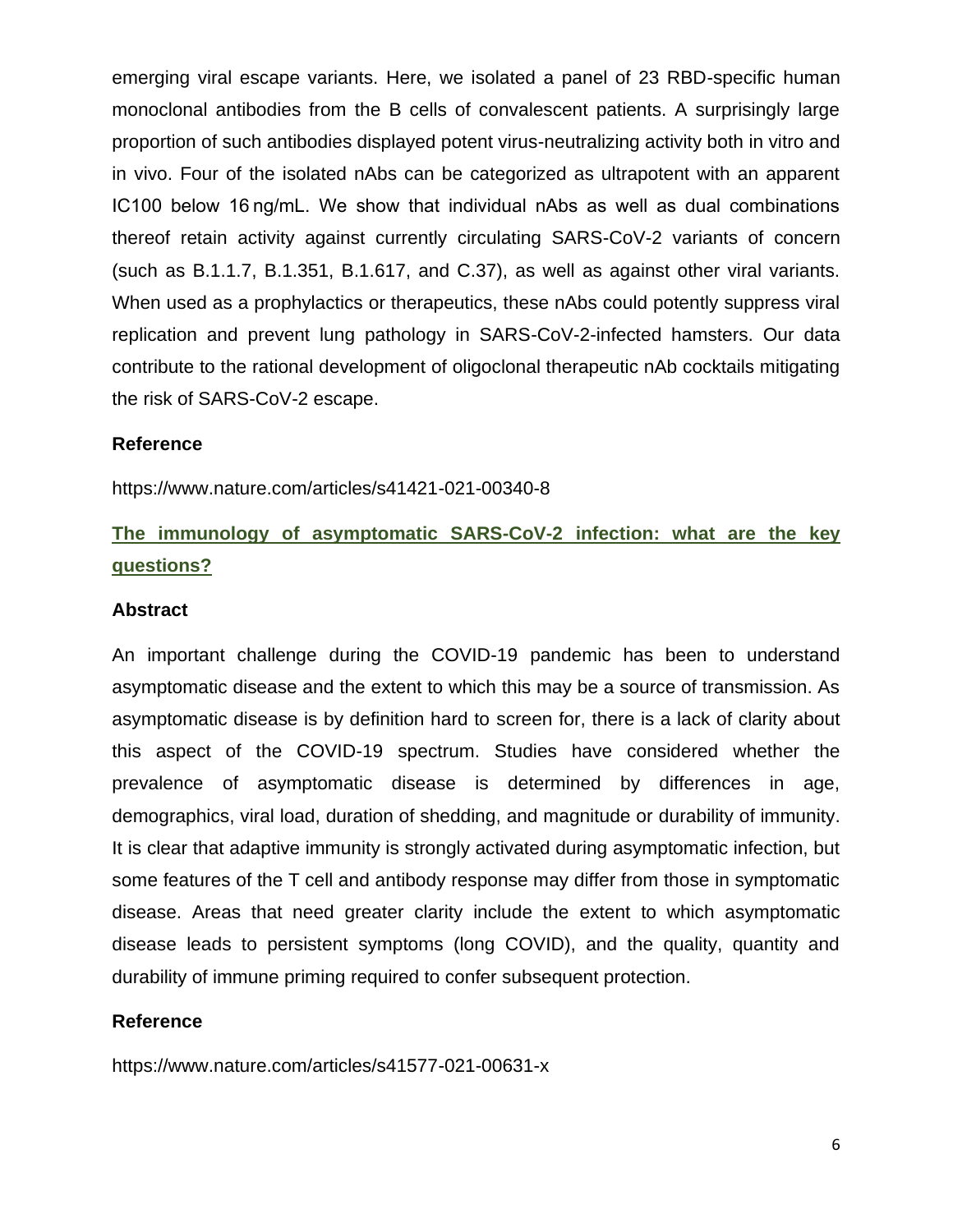## **Collaboration in the time of COVID: A scientometric analysis of multidisciplinary SARS-CoV-2 research**

### **Abstract**

The novel coronavirus SARS-CoV-2 and the COVID-19 illness it causes have inspired unprecedented levels of multidisciplinary research in an effort to address a generational public health challenge. In this work we conduct a scientometric analysis of COVID-19 research, paying particular attention to the nature of collaboration that this pandemic has fostered among different disciplines. Increased multidisciplinary collaboration has been shown to produce greater scientific impact, albeit with higher co-ordination costs. As such, we consider a collection of over 166,000 COVID-19-related articles to assess the scale and diversity of collaboration in COVID-19 research, which we compare to non-COVID-19 controls before and during the pandemic. We show that COVID-19 research teams are not only significantly smaller than their non-COVID-19 counterparts, but they are also more diverse. Furthermore, we find that COVID-19 research has increased the multidisciplinarity of authors across most scientific fields of study, indicating that COVID-19 has helped to remove some of the barriers that usually exist between disparate disciplines. Finally, we highlight a number of interesting areas of multidisciplinary research during COVID-19, and propose methodologies for visualising the nature of multidisciplinary collaboration, which may have application beyond this pandemic.

### **Reference**

https://www.nature.com/articles/s41599-021-00922-7

**Identification of serum prognostic biomarkers of severe COVID-19 using a quantitative proteomic approach**

### **Abstract**

The COVID-19 pandemic is an unprecedented threat to humanity that has provoked global health concerns. Since the etiopathogenesis of this illness is not fully characterized, the prognostic factors enabling treatment decisions have not been well documented. Accurately predicting the progression of the disease would aid in appropriate patient categorization and thus help determine the best treatment option.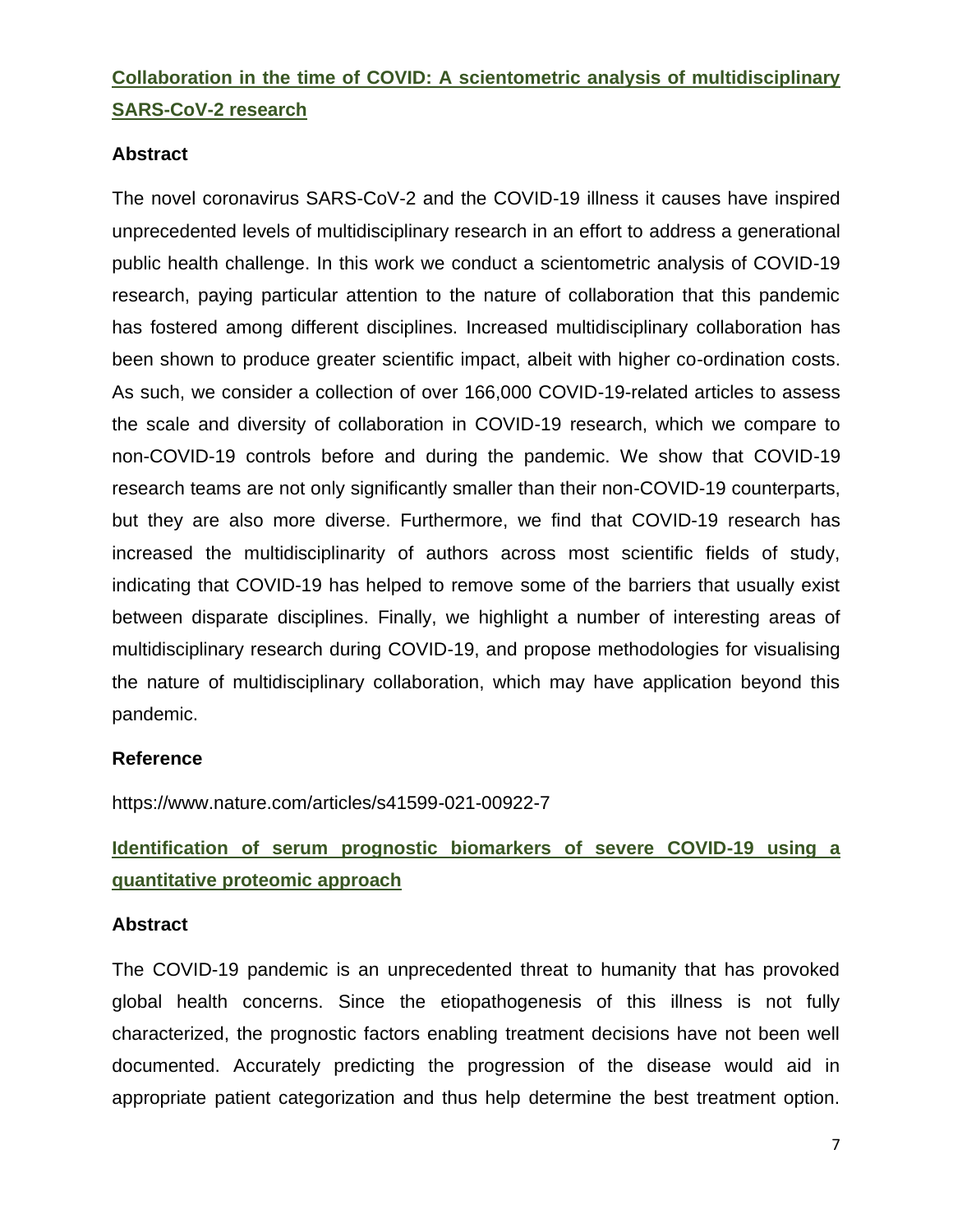Here, we have introduced a proteomic approach utilizing data-independent acquisition mass spectrometry (DIA-MS) to identify the serum proteins that are closely associated with COVID-19 prognosis. Twenty-seven proteins were differentially expressed between severely ill COVID-19 patients with an adverse or favorable prognosis. Ingenuity Pathway Analysis revealed that 15 of the 27 proteins might be regulated by cytokine signaling relevant to interleukin (IL)-1β, IL-6, and tumor necrosis factor (TNF), and their differential expression was implicated in the systemic inflammatory response and in cardiovascular disorders. We further evaluated practical predictors of the clinical prognosis of severe COVID-19 patients. Subsequent ELISA assays revealed that CHI3L1 and IGFALS may serve as highly sensitive prognostic markers. Our findings can help formulate a diagnostic approach for accurately identifying COVID-19 patients with severe disease and for providing appropriate treatment based on their predicted prognosis.

#### **Reference**

https://www.nature.com/articles/s41598-021-98253-9

## **Maternal SARS-CoV-2 infection elicits sexually dimorphic placental immune responses**

#### **Abstract**

There is a persistent bias toward higher prevalence and increased severity of coronavirus disease 2019 (COVID-19) in males. Underlying mechanisms accounting for this sex difference remain incompletely understood. Interferon responses have been implicated as a modulator of COVID-19 disease in adults and play a key role in the placental antiviral response. Moreover, the interferon response has been shown to alter Fc receptor expression and therefore may affect placental antibody transfer. Here, we examined the intersection of maternal-fetal antibody transfer, viral-induced placental interferon responses, and fetal sex in pregnant women infected with severe acute respiratory syndrome coronavirus 2 (SARS-CoV-2). Placental Fc receptor abundance, interferon-stimulated gene (ISG) expression, and SARS-CoV-2 antibody transfer were interrogated in 68 human pregnancies. Sexually dimorphic expression of placental Fc receptors, ISGs and proteins, and interleukin-10 was observed after maternal SARS-CoV-2 infection, with up-regulation of these features in placental tissue of pregnant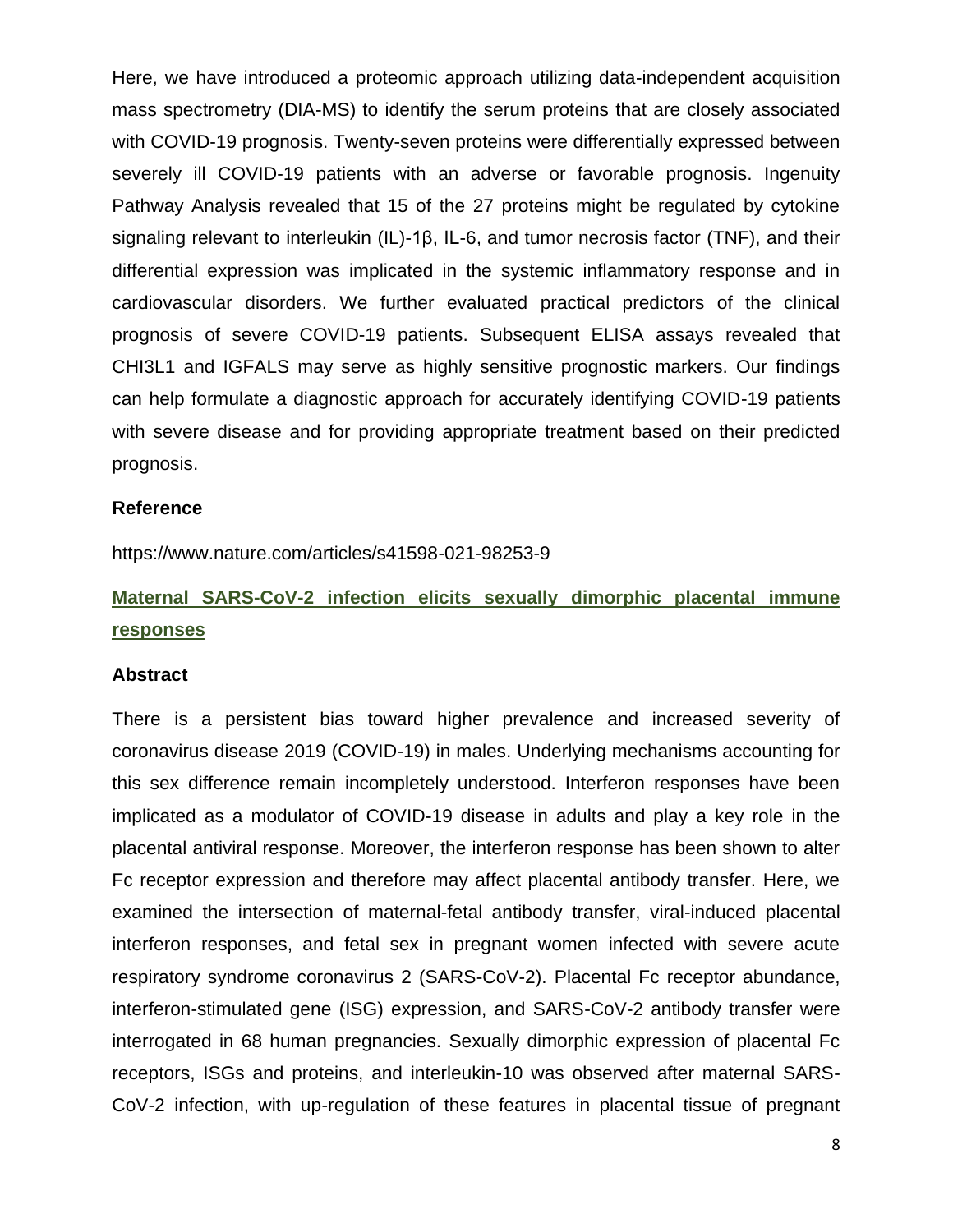individuals with male fetuses. Reduced maternal SARS-CoV-2–specific antibody titers and impaired placental antibody transfer were also observed in pregnancies with a male fetus. These results demonstrate fetal sex-specific maternal and placental adaptive and innate immune responses to SARS-CoV-2.

#### **Reference**

https://www.science.org/doi/10.1126/scitranslmed.abi7428

## **COVID-19 mRNA vaccines drive differential antibody Fc-functional profiles in pregnant, lactating, and nonpregnant women**

#### **Abstract**

Substantial immunological changes occur throughout pregnancy to render the mother immunologically tolerant to the fetus and allow fetal growth. However, additional local and systemic immunological adaptations also occur, allowing the maternal immune system to continue to protect the dyad against pathogens both during pregnancy and after birth through lactation. This fine balance of tolerance and immunity, along with physiological and hormonal changes, contributes to increased susceptibility to particular infections in pregnancy, including more severe coronavirus disease 2019 (COVID-19). Whether these changes also make pregnant women less responsive to vaccination or induce altered immune responses to vaccination remains incompletely understood. To define potential changes in vaccine response during pregnancy and lactation, we undertook deep sequencing of the humoral vaccine response in a group of pregnant and lactating women and nonpregnant age-matched controls. Vaccine-specific titers were comparable between pregnant women, lactating women, and nonpregnant controls. However, Fc receptor (FcR) binding and antibody effector functions were induced with delayed kinetics in both pregnant and lactating women compared with nonpregnant women after the first vaccine dose, which normalized after the second dose. Vaccine boosting resulted in high FcR-binding titers in breastmilk. These data suggest that pregnancy promotes resistance to generating proinflammatory antibodies and indicates that there is a critical need to follow prime-boost timelines in this vulnerable population to ensure full immunity is attained.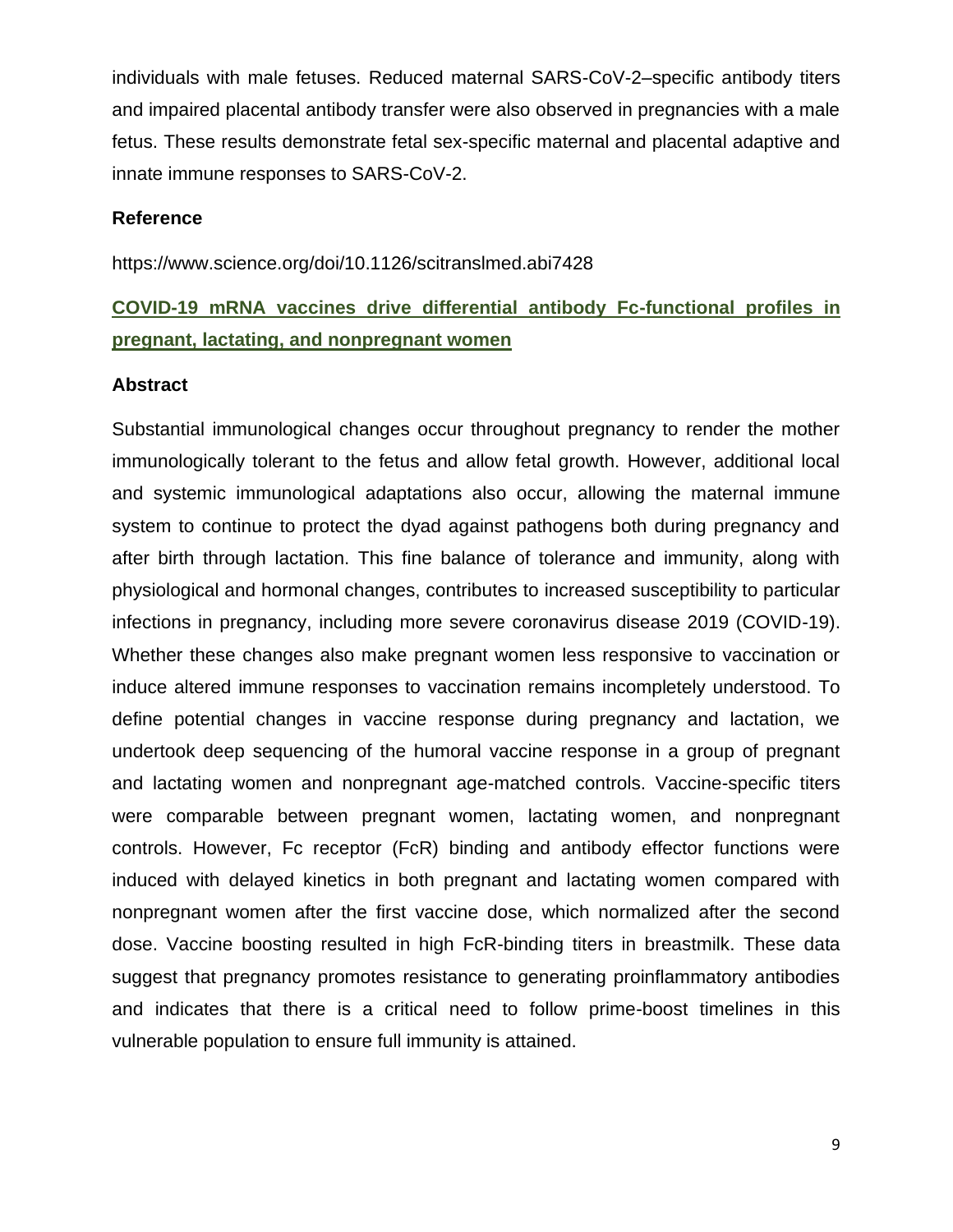### **Reference**

https://www.science.org/doi/10.1126/scitranslmed.abi8631

### **Publication Date: Oct 18, 2021**

## **Visible blue light inhibits infection and replication of SARS-CoV-2 at doses that are well-tolerated by human respiratory tissue**

#### **Abstract**

The delivery of safe, visible wavelengths of light can be an effective, pathogen-agnostic, countermeasure that would expand the current portfolio of SARS-CoV-2 intervention strategies beyond the conventional approaches of vaccine, antibody, and antiviral therapeutics. Employing custom biological light units, that incorporate optically engineered light-emitting diode (LED) arrays, we harnessed monochromatic wavelengths of light for uniform delivery across biological surfaces. We demonstrated that primary 3D human tracheal/bronchial-derived epithelial tissues tolerated high doses of a narrow spectral band of visible light centered at a peak wavelength of 425 nm. We extended these studies to Vero E6 cells to understand how light may influence the viability of a mammalian cell line conventionally used for assaying SARS-CoV-2. The exposure of single-cell monolayers of Vero E6 cells to similar doses of 425 nm blue light resulted in viabilities that were dependent on dose and cell density. Doses of 425 nm blue light that are well-tolerated by Vero E6 cells also inhibited infection and replication of cell-associated SARS-CoV-2 by > 99% 24 h post-infection after a single five-minute light exposure. Moreover, the 425 nm blue light inactivated cell-free betacoronaviruses including SARS-CoV-1, MERS-CoV, and SARS-CoV-2 up to 99.99% in a dosedependent manner. Importantly, clinically applicable doses of 425 nm blue light dramatically inhibited SARS-CoV-2 infection and replication in primary human 3D tracheal/bronchial tissue. Safe doses of visible light should be considered part of the strategic portfolio for the development of SARS-CoV-2 therapeutic countermeasures to mitigate coronavirus disease 2019 (COVID-19).

#### **Reference**

https://www.nature.com/articles/s41598-021-99917-2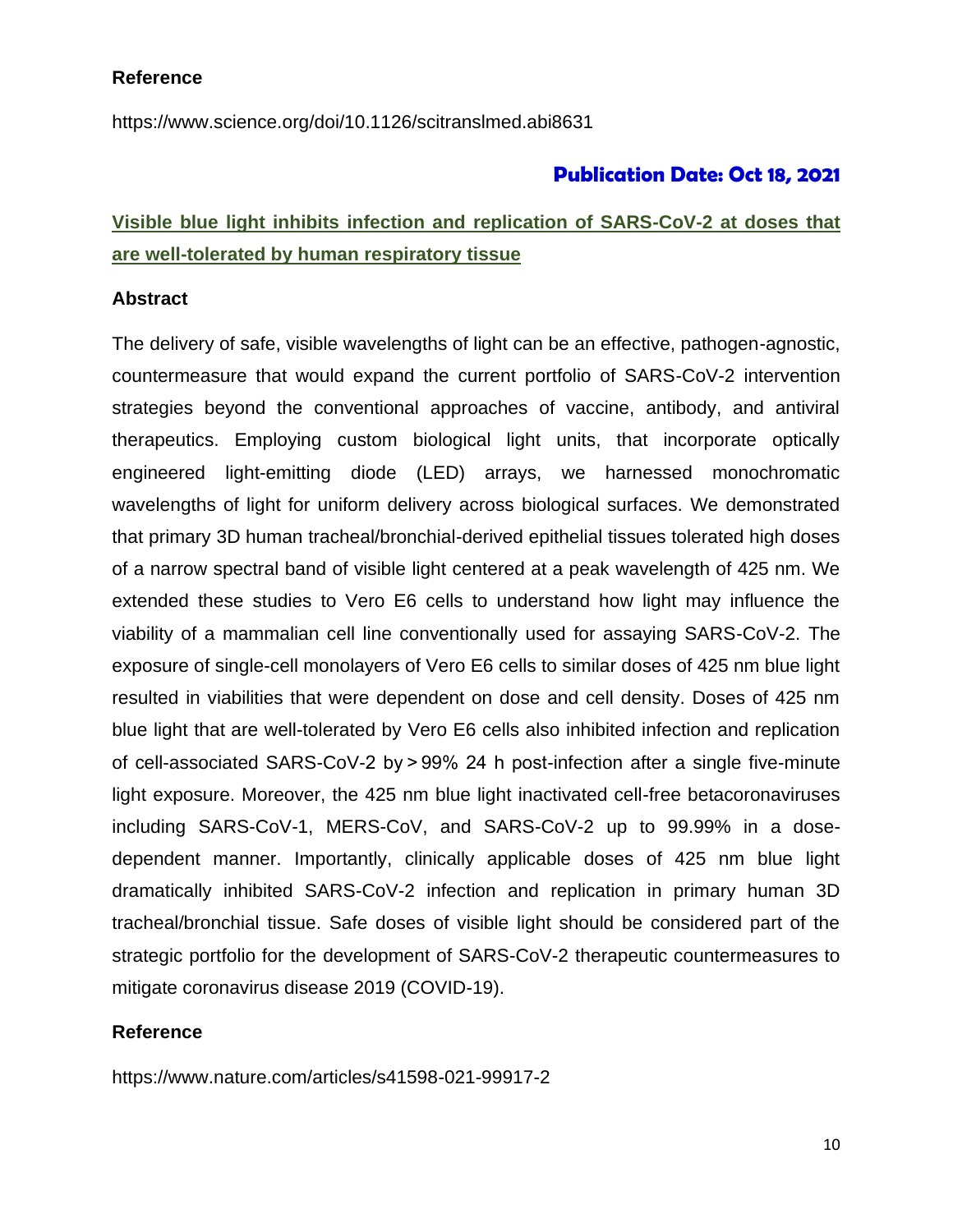## **Preclinical characterization of an intravenous coronavirus 3CL protease inhibitor for the potential treatment of COVID19**

### **Abstract**

COVID-19 caused by the SARS-CoV-2 virus has become a global pandemic. 3CL protease is a virally encoded protein that is essential across a broad spectrum of coronaviruses with no close human analogs. PF-00835231, a 3CL protease inhibitor, has exhibited potent in vitro antiviral activity against SARS-CoV-2 as a single agent. Here we report, the design and characterization of a phosphate prodrug PF-07304814 to enable the delivery and projected sustained systemic exposure in human of PF-00835231 to inhibit coronavirus family 3CL protease activity with selectivity over human host protease targets. Furthermore, we show that PF-00835231 has additive/synergistic activity in combination with remdesivir. We present the ADME, safety, in vitro, and in vivo antiviral activity data that supports the clinical evaluation of PF-07304814 as a potential COVID-19 treatment.

### **Reference**

https://www.nature.com/articles/s41467-021-26239-2

### **Publication Date: Oct 17, 2021**

**Effectiveness of heterologous ChAdOx1 nCoV-19 and mRNA prime-boost vaccination against symptomatic Covid-19 infection in Sweden: A nationwide cohort study**

### **Abstract**

*Background*: The effectiveness of heterologous prime-boost Coronavirus disease 2019 (Covid-19) vaccination is currently unknown.

*Methods*: From individuals vaccinated with two doses against Covid-19 in Sweden until July 5, 2021 (N=3,445,061), we formed a study cohort including 94,569 individuals that had received heterologous ChAdOx1 nCoV-19 / BNT162b2 prime-boost vaccination, 16,402 individuals that received heterologous ChAdOx1 nCoV-19 / mRNA-1273 primeboost vaccination, and 430,100 individuals that received homologous ChAdOx1 nCoV-19 / ChAdOx1 nCoV-19 prime-boost vaccination. In addition, 180,716 individuals were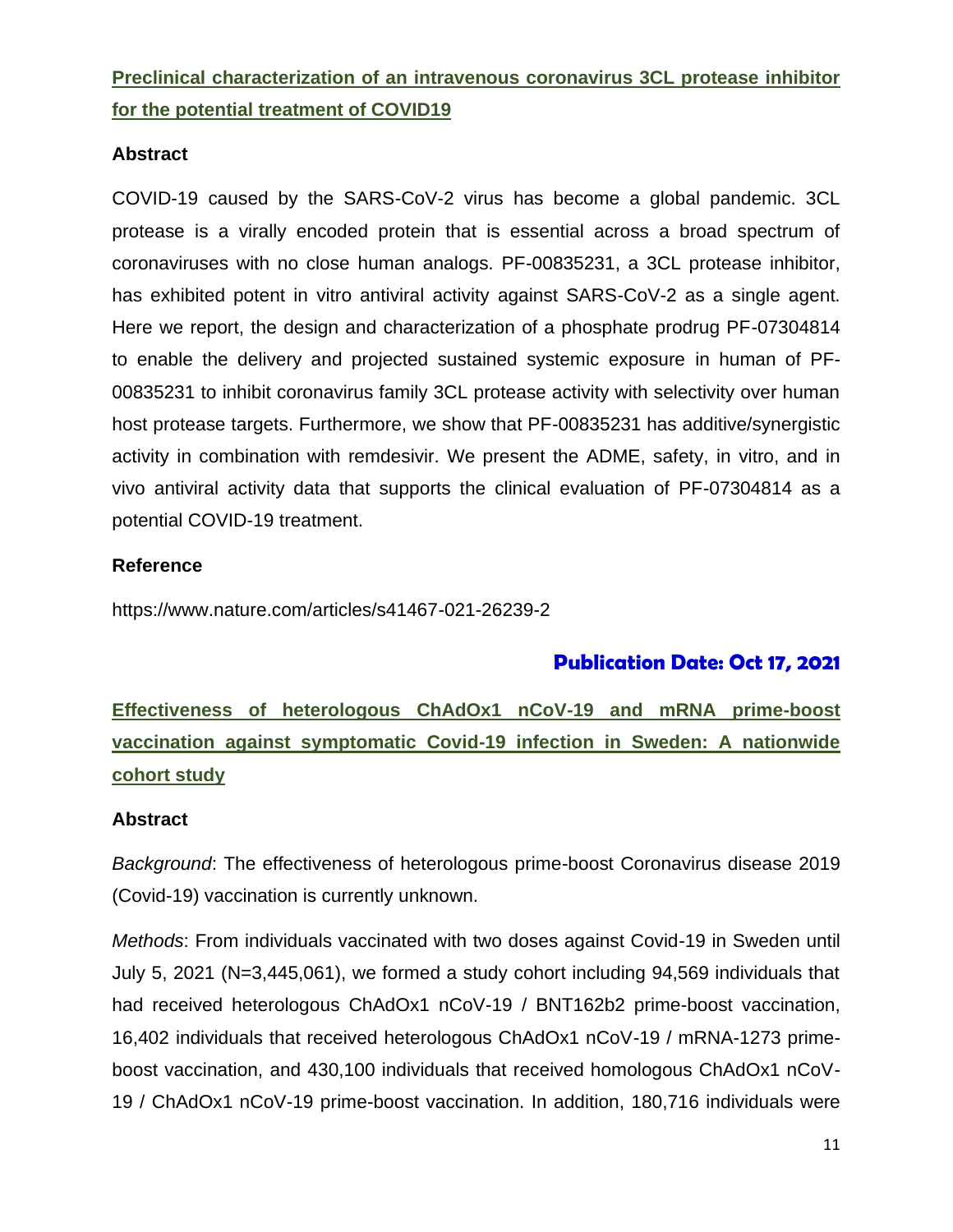selected who were unvaccinated at the date of vaccination in the corresponding case. Unvaccinated individuals were censored at first dose of any vaccine. Baseline was the date of the second dose of any vaccine, with the same date in the corresponding unvaccinated individual. The outcome included incident symptomatic Covid-19 infection occurring >14 days after baseline.

*Findings*: During a mean follow-up time of 76 (range 1-183) days, symptomatic Covid-19 infection was confirmed in 187 individuals with heterologous vaccine schedules (incidence rate: 2.0/100,000 person-days) and in 306 individuals from the unvaccinated control group (incidence rate: 7.1/100,000 person-days). The adjusted vaccine effectiveness was 67% (95% CI, 59-73, P<0.001) for heterologous ChAdOx1 nCoV-19 / BNT162b2 prime-boost vaccination, and 79% (95% CI, 62-88, P<0.001) for heterologous ChAdOx1 nCoV-19 / mRNA-1273 prime-boost vaccination. When combined and analysed together, the two heterologous vaccine schedules had an effectiveness of 68% (95% CI, 61-74, P<0.001) which was significantly greater (Pinteraction<0.001) than the 50% effectiveness for homologous ChAdOx1 nCoV-19 / ChAdOx1 nCoV-19 (95% CI, 41-58, P<0.001).

*Interpretation*: The findings of this study suggest that the use of heterologous ChAdOx1 nCoV-19 and mRNA prime-boost vaccination is an effective alternative to increase population immunity against Covid-19, including against the Delta variant which dominated the confirmed cases during the study period. These findings could have important implications for vaccination strategies and logistics, and consequently in the battle against the Covid-19 pandemic.

#### **Reference**

https://www.thelancet.com/journals/lanepe/article/PIIS2666-7762(21)00235-0/fulltext

## **BNT162b2 mRNA COVID-19 vaccination in immunocompromised patients: A prospective cohort study**

#### **Abstract**

*Background*: Trials of the Pfizer-BioNTech BNT162b2 mRNA vaccine showed 95% efficacy in preventing symptomatic disease; however, the trials excluded immunocompromised patients (ICPs). We aim at analyzing antibody response in ICPs.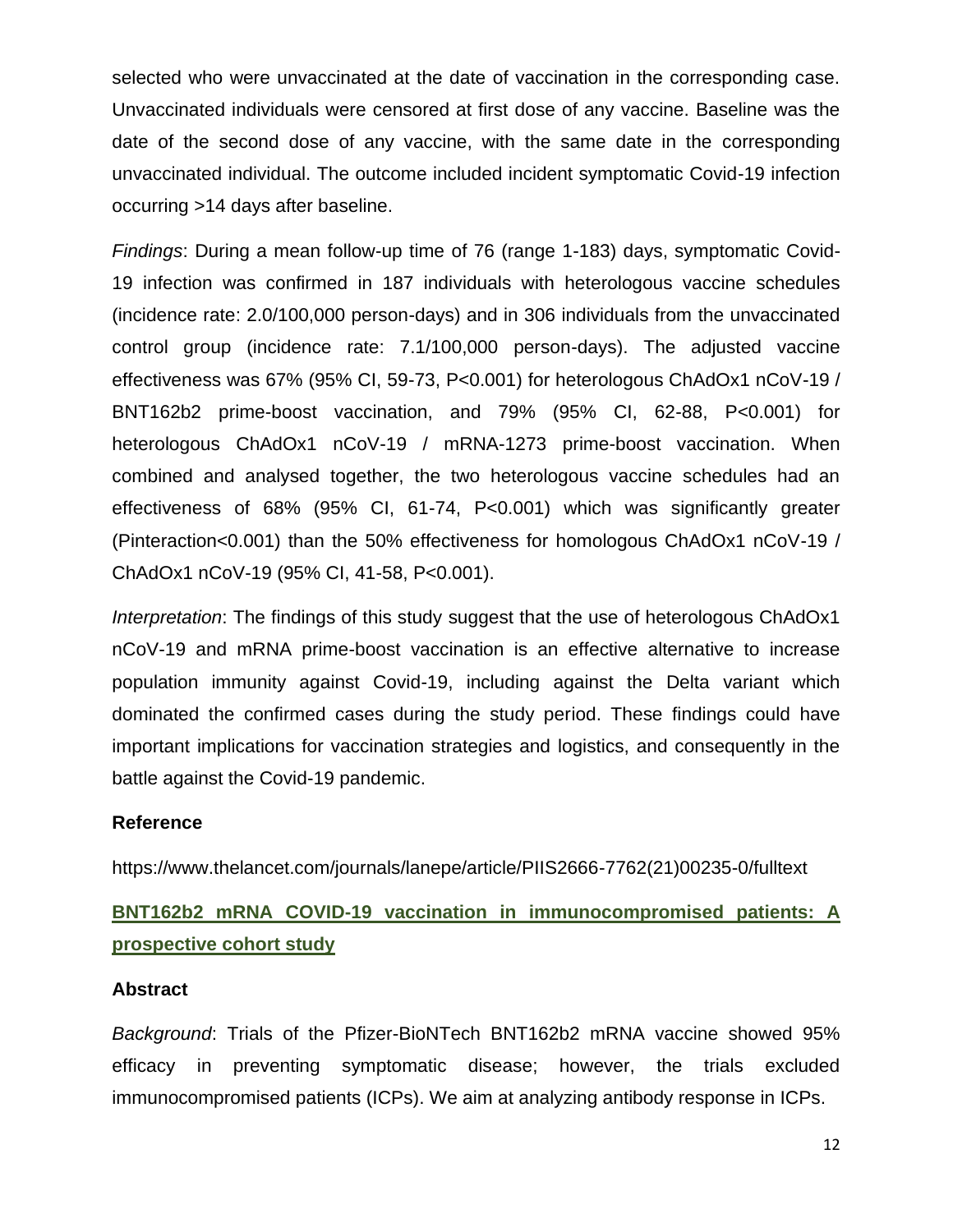*Methods*: A prospective cohort study was conducted at Sheba Medical Center, Israel, between January and April 2020, in 1274 participants who received the vaccine, including 1002 ICPs and 272 immunocompetent healthcare workers (HCWs). Antibodies were measured two-four weeks after vaccination by SARS-CoV-2 anti– receptor binding domain IgG antibodies (RBD IgG) and pseudo-virus neutralization assays. Multivariable logistic regression analyses were used to identify factors associated with vaccine-induced antibody response. Adverse events (AEs) were monitored.

*Findings*: RBD-IgG antibodies were detected in 154/156 (98.7%) of patients with HIV, 75/90 (83.3%) with solid malignancies, 149/187 (79.7%) with myeloma, 83/111 (74.8%) following hematopoietic stem cell transplants, 25/36 (69.4%) following liver transplantation, 26/43 (60.5%) with myelodysplastic syndrome, 96/188 (51.0%) with chronic lymphocytic leukemia/non-Hodgkin's lymphoma, 50/110 (45.5%) following kidney transplantation, 15/80 (18.8%) following heart transplantation, and 269/272  $(98.9%)$  in controls. There was a significant correlation  $r = 0.74$  (95%CI 0.69,0.78) between RBD-binding IgG and neutralizing antibodies in all groups. Multivariate logistic regression analysis showed that age > 65 years (OR 0.41,95%CI 0.30,0.57) and underlying immunosuppression (OR 0.02,95%CI 0.01,0.07) were significantly associated with a non-reactive response of IgG antibodies. HIV patients showed a similar immunological response as healthy adults. The vaccine was safe without any episodes of rejection, graft-versus-host disease (GVHD) or allergy. Immunocompetent HCWs experienced significantly more AEs than ICPs.

*Interpretation*: Antibody response to the Pfizer-BioNTech vaccine was highly variable among different ICPs; thus, individual recommendations should be provided for the different immunosuppression states.

#### **Reference**

https://www.thelancet.com/journals/eclinm/article/PIIS2589-5370(21)00438-7/fulltext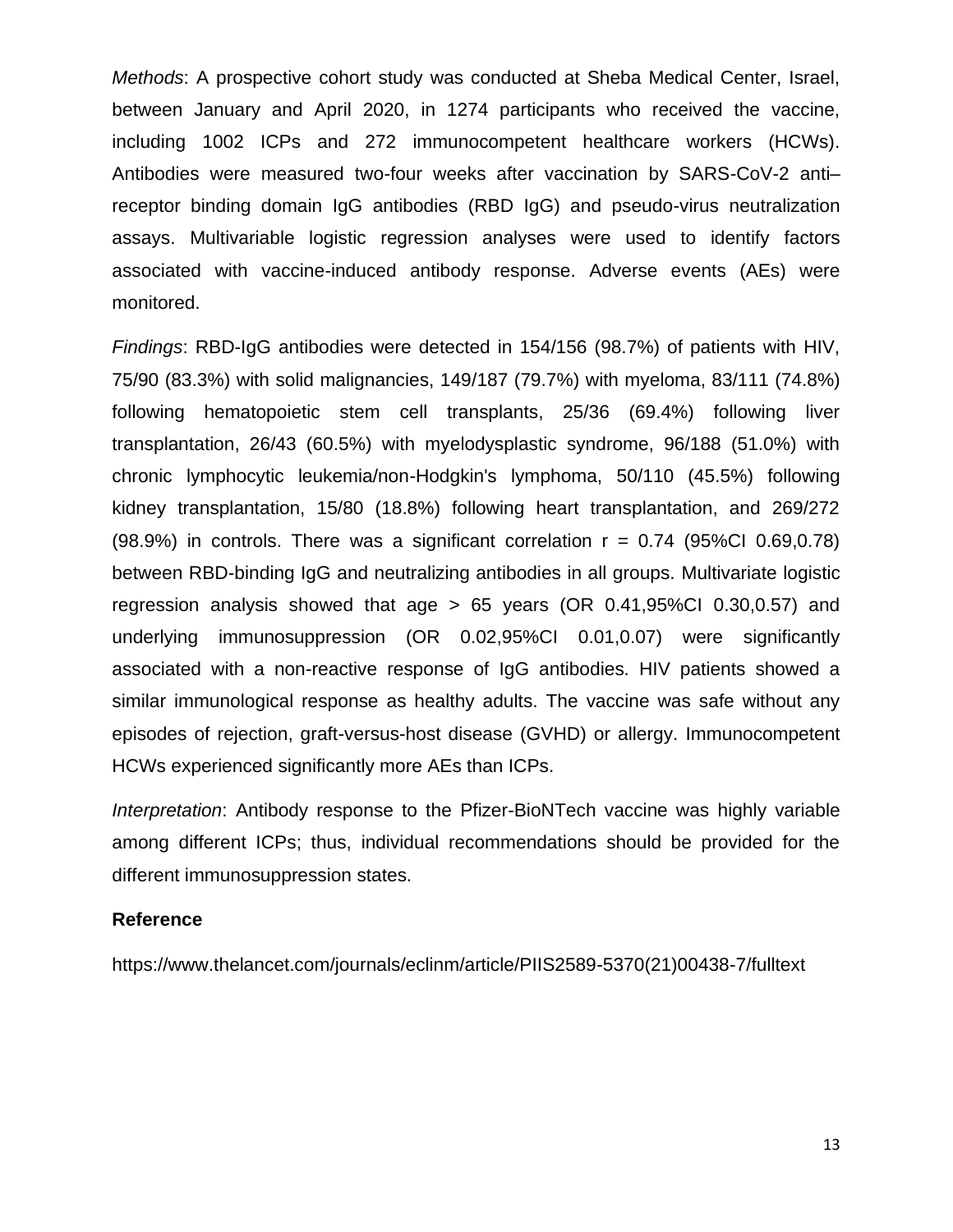## **The effectiveness of various gargle formulations and salt water against SARS-CoV-2**

### **Abstract**

The COVID-19 is difficult to contain due to its high transmissibility rate and a long incubation period of 5 to 14 days. Moreover, more than half of the infected patients were young and asymptomatic. Virus transmission through asymptomatic patients is a major challenge to disease containment. Due to limited treatment options, preventive measures play major role in controlling the disease spread. Gargling with antiseptic formulation may have potential role in eliminating the virus in the throat. Four commercially available mouthwash/gargle formulations were tested for virucidal activity against SARS-CoV-2 in both clean (0.3 g/l BSA) and dirty (0.3 g/l BSA + 3 mL/L human erythrocytes) conditions at time points 30 and 60 s. The virus was isolated and propagated in Vero E6 cells. The cytotoxicity of the products to the Vero E6 was evaluated by kill time assay based on the European Standard EN14476:2013/FprA1:2015 protocol. Virus titres were calculated as 50% tissue culture infectious dose (TCID50/mL) using the Spearman-Karber method. A reduction in virus titer of 4 log10 corresponds to an inactivation of ≥ 99.99%. Formulations with cetylperidinium chloride, chlorhexidine and hexitidine achieved > 4 log10 reduction in viral titres when exposed within 30 s under both clean and dirty conditions. Thymol formulations achieved only 0.5 log10 reduction in viral titres. In addition, salt water was not proven effective. Gargle formulations with cetylperidinium chloride, chlorhexidine and hexetidine have great potential in reducing SAR-CoV-2 at the source of entry into the body, thus minimizing risk of transmission of COVID-19.

#### **Reference**

https://www.nature.com/articles/s41598-021-99866-w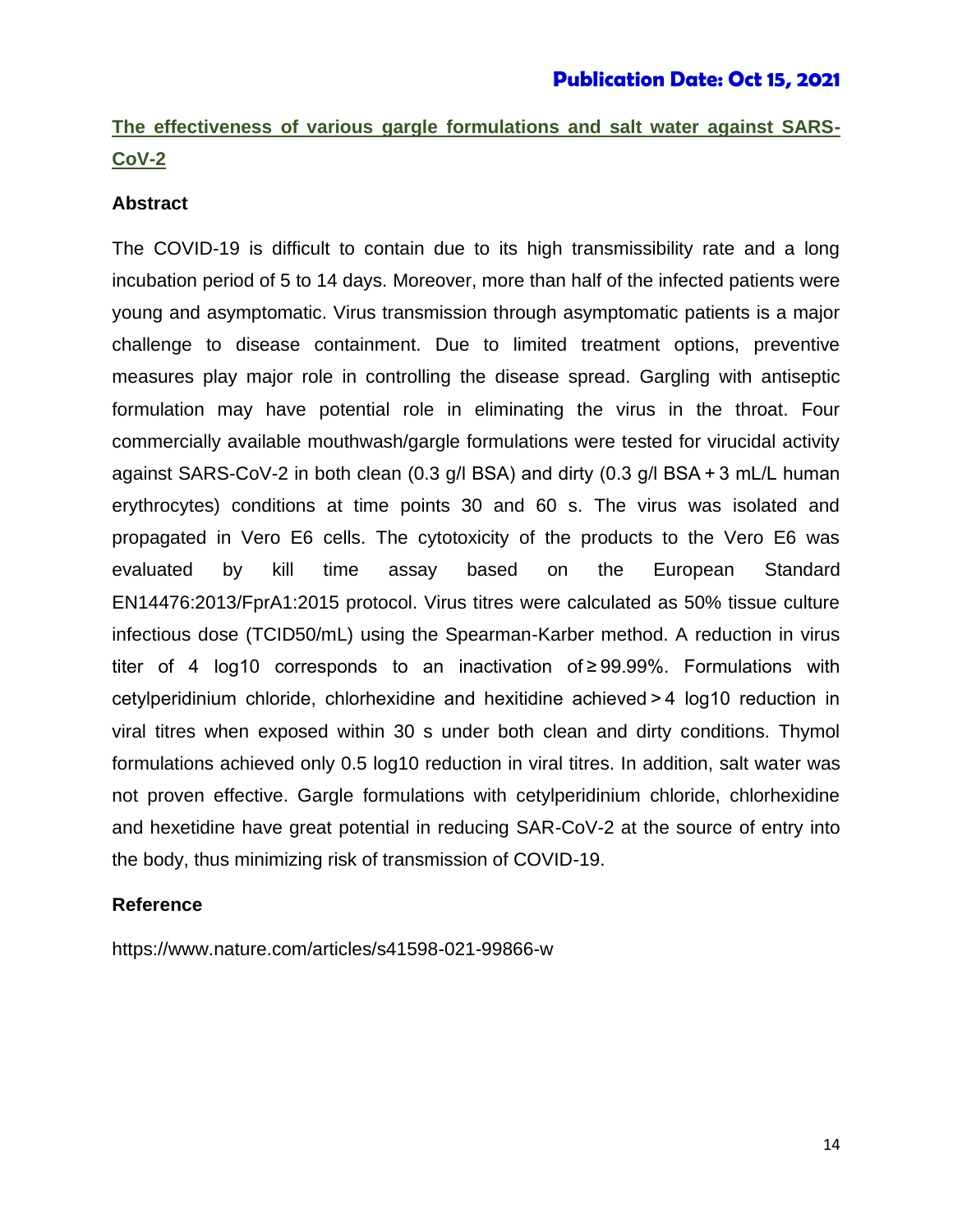## **Discordant humoral and T cell immune responses to SARS-CoV-2 vaccination in people with multiple sclerosis on anti-CD20 therapy**

### **Abstract**

*Background*: Sphingosine-1-phosphate receptor (S1P) modulators and anti-CD20 therapies impair humoral responses to SARS-CoV-2 mRNA vaccines. Relatively few studies have assessed the impact of an array of disease modifying therapies (DMTs) for multiple sclerosis (MS) on T cell immune responses to SARS-CoV-2 vaccination.

*Methods*: In 101 people with MS, we measured humoral responses via an immunoassay to measure IgG against the COVID-19 spike S1 glycoprotein in serum. We also measured T cell responses using FluoroSpot assay for interferon gamma (IFNγ) (Mabtech, Sweden) using cryopreserved rested PBMCs and then incubated in cRPMI with 1µg/ml of pooled peptides spanning the entire spike glycoprotein (Genscript, 2 pools; 158 peptides each). Plates were read on an AID iSpot Spectrum to determine the number of spot forming cells (SFC)/106 PBMCs. We tested for differences in immune responses across DMTs using linear models.

*Findings*: Humoral responses were detected in 22/39 (56.4%) participants on anti-CD20 and in 59/63 (93.6%) participants on no or other DMTs. In a subset (n=88; 87%), T cell responses were detected in 76/88 (86%), including 32/33 (96.9%) participants on anti-CD20 therapies. Anti-CD20 therapies were associated with an increase in IFN-γ SFC counts relative to those on no DMT or other DMTs (for anti-CD20 vs. no DMT: 425.9% higher [95%CI: 109.6%, 1206.6%] higher; p<0.001; for anti-CD20 vs. other DMTs: 289.6% [95%CI: 85.9%, 716.6%] higher; p<0.001).

*Interpretation*: We identified a robust T cell response in individuals on anti-CD20 therapies despite a reduced humoral response to SARS-CoV-2 vaccination. Follow up studies are needed to determine if this translates to protection against COVID-19 infection.

*Funding*: This study was funded partially by 1K01MH121582-01 from NIH/NIMH and TA-1805-31136 from the National MS Society (NMSS) to KCF and TA-1503-03465 and JF-2007-37655 from the NMSS to PB. This study was also supported through the generosity of the collective community of donors to the Johns Hopkins University School of Medicine for COVID research.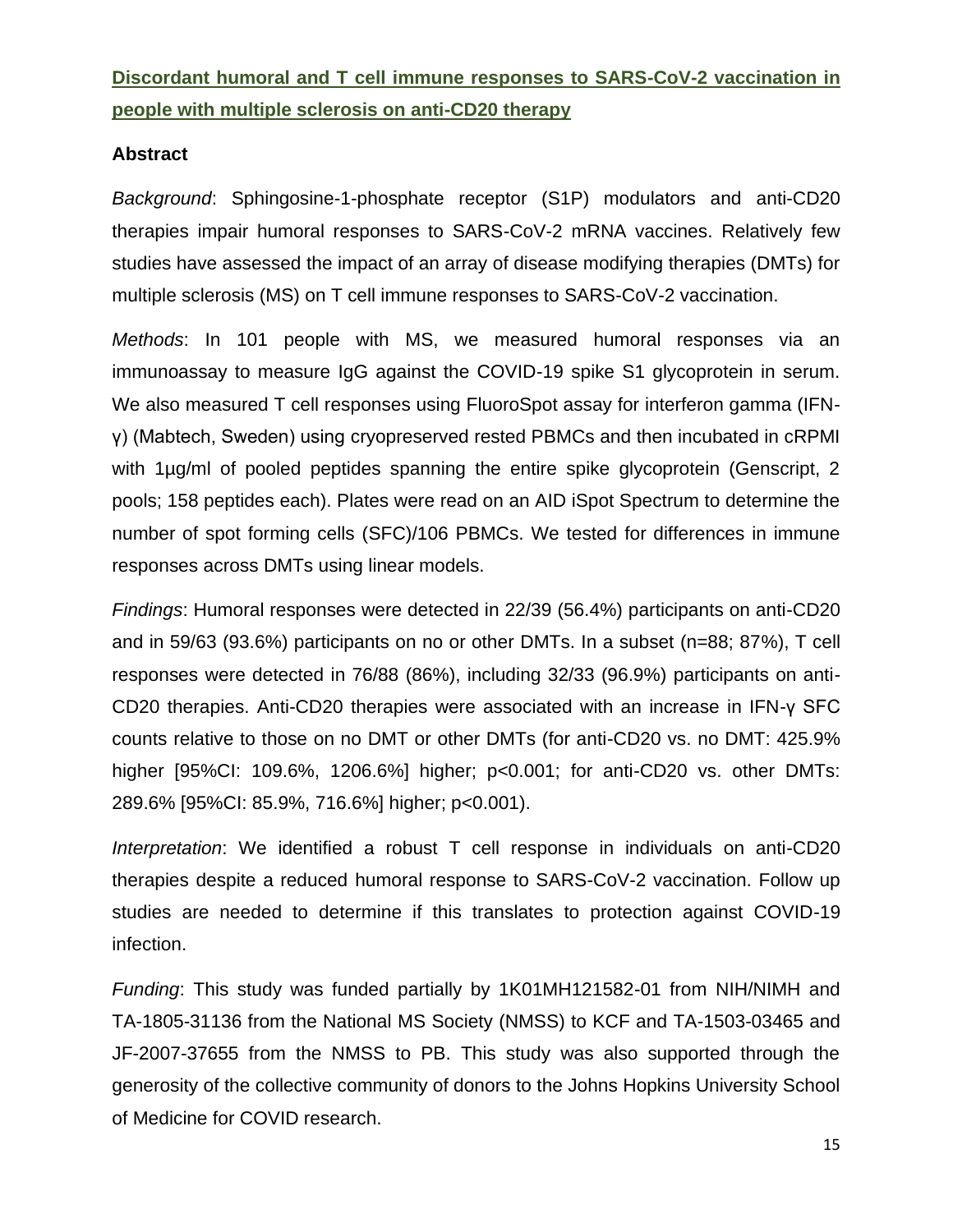### **Reference**

https://www.thelancet.com/journals/ebiom/article/PIIS2352-3964(21)00429-1/fulltext

### **Publication Date: Oct 14, 2021**

### **Integrin activation is an essential component of SARS-CoV-2 infection**

### **Abstract**

SARS-CoV-2 infection depends on binding its spike (S) protein to angiotensinconverting enzyme 2 (ACE2). The S protein expresses an RGD motif, suggesting that integrins may be co-receptors. Here, we UV-inactivated SARS-CoV-2 and fluorescently labeled the envelope membrane with octadecyl rhodamine B (R18) to explore the role of integrin activation in mediating cell entry and productive infection. We used flow cytometry and confocal microscopy to show that SARS-CoV-2R18 particles engage basal-state integrins. Furthermore, we demonstrate that Mn2+, which induces integrin extension, enhances cell entry of SARS-CoV-2R18. We also show that one class of integrin antagonist, which binds to the αI MIDAS site and stabilizes the inactive, closed conformation, selectively inhibits the engagement of SARS-CoV-2R18 with basal state integrins, but is ineffective against Mn2+-activated integrins. RGD-integrin antagonists inhibited SARS-CoV-2R18 binding regardless of integrin activation status. Integrins transmit signals bidirectionally: 'inside-out' signaling primes the ligand-binding function of integrins via a talin-dependent mechanism, and 'outside-in' signaling occurs downstream of integrin binding to macromolecular ligands. Outside-in signaling is mediated by Gα13. Using cell-permeable peptide inhibitors of talin and Gα13 binding to the cytoplasmic tail of an integrin's β subunit, we demonstrate that talin-mediated signaling is essential for productive infection.

### **Reference**

https://www.nature.com/articles/s41598-021-99893-7

### **Fluorescent glycan fingerprinting of SARS2 spike proteins**

### **Abstract**

Glycosylation is the most common post-translational modification and has myriad of biological functions. However, glycan analysis has always been a challenge. Here, we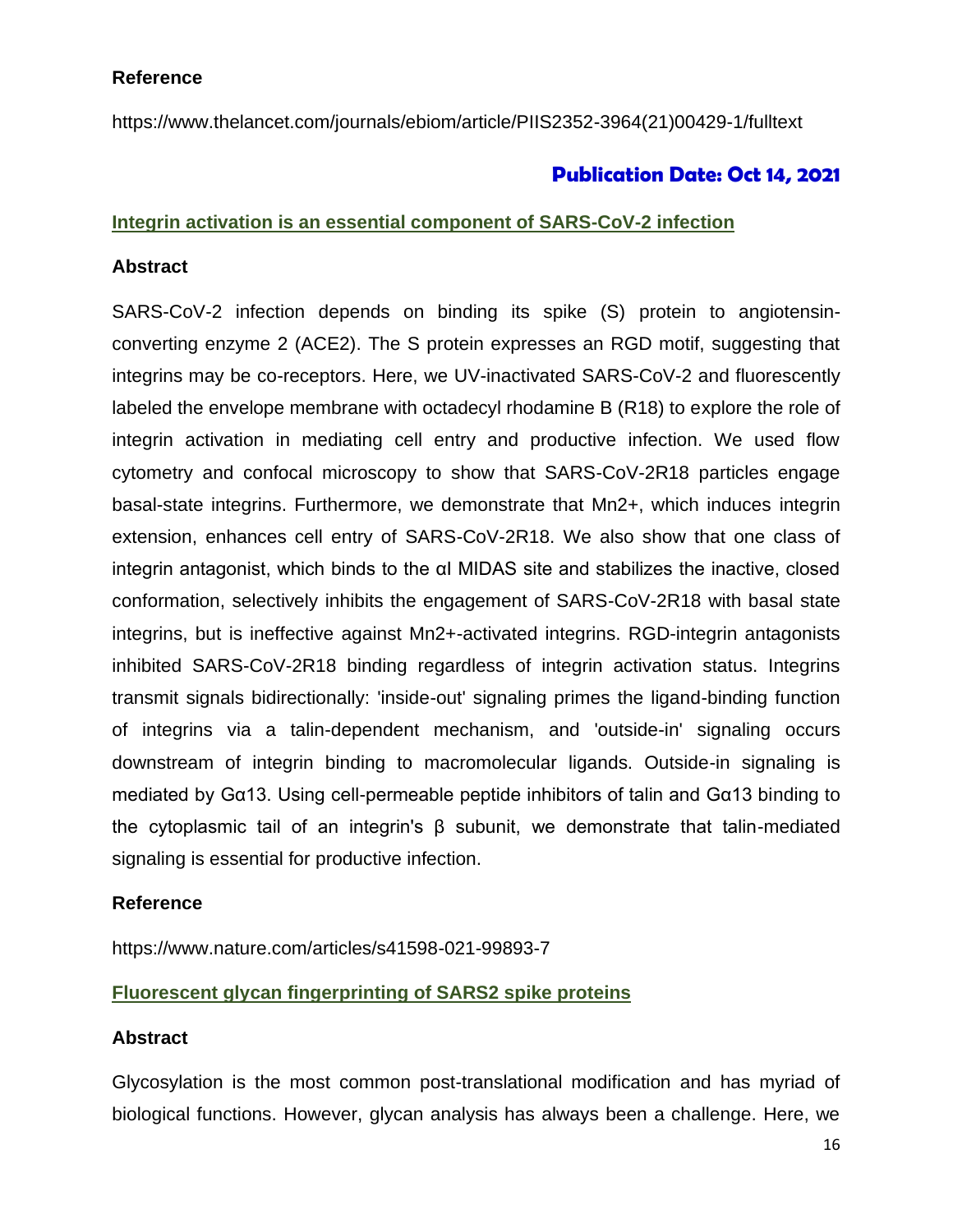would like to present new techniques for glycan fingerprinting based on enzymatic fluorescent labeling and gel electrophoresis. The method is illustrated on SARS2 spike (S) glycoproteins. SARS2, a novel coronavirus and the causative agent of the COVID-19 pandemic, has had significant social and economic impacts since the end of 2019. To obtain the N-glycan fingerprint of an S protein, glycans released from the protein are first labeled through enzymatic incorporation of fluorophore-conjugated sialic acid or fucose, then separated by SDS-PAGE, and finally visualized with a fluorescent imager. To identify the labeled glycans of a fingerprint, glycan standards and glycan ladders are enzymatically generated and run alongside the samples as references. By comparing the mobility of a labeled glycan to that of a glycan standard, the identity of glycans maybe determined. O-glycans can also be fingerprinted. Due to the lack of an enzyme for broad O-glycan release, O-glycans on the S protein can be labeled with fluorescent sialic acid and digested with trypsin to obtain labeled glycan peptides that are then separated by gel electrophoresis. Glycan fingerprinting could serve as a quick method for globally assessing the glycosylation of a specific glycoprotein.

### **Reference**

https://www.nature.com/articles/s41598-021-98919-4

## **INO-4800 DNA vaccine induces neutralizing antibodies and T cell activity against global SARS-CoV-2 variants**

#### **Abstract**

Global surveillance has identified emerging SARS-CoV-2 variants of concern (VOC) associated with broadened host specificity, pathogenicity, and immune evasion to vaccine-induced immunity. Here we compared humoral and cellular responses against SARS-CoV-2 VOC in subjects immunized with the DNA vaccine, INO-4800. INO-4800 vaccination induced neutralizing antibodies against all variants tested, with reduced levels detected against B.1.351. IFNγ T cell responses were fully maintained against all variants tested.

### **Reference**

https://www.nature.com/articles/s41541-021-00384-7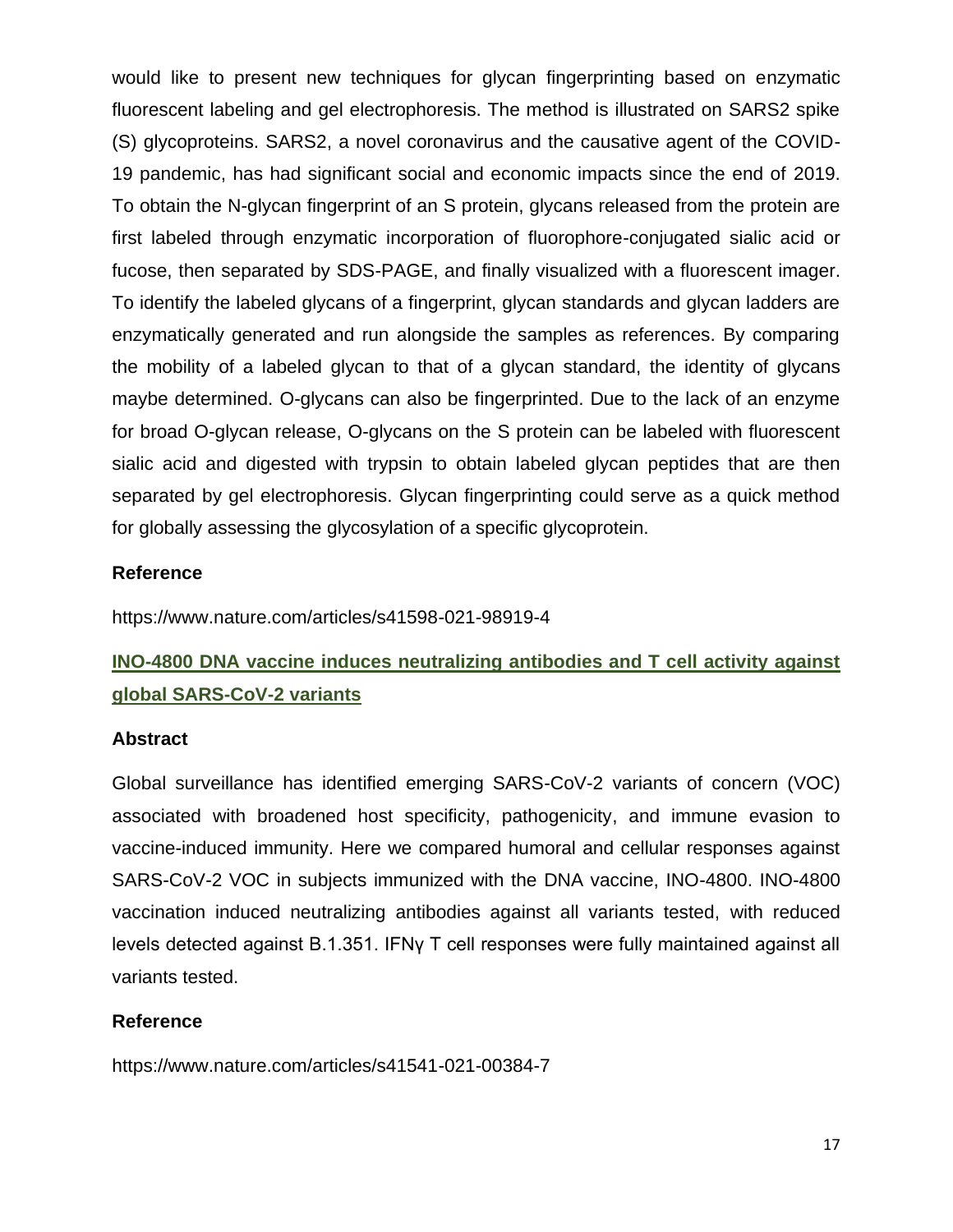## **Rapid incidence estimation from SARS-CoV-2 genomes reveals decreased case detection in Europe during summer 2020**

### **Abstract**

By October 2021, 230 million SARS-CoV-2 diagnoses have been reported. Yet, a considerable proportion of cases remains undetected. Here, we propose GInPipe, a method that rapidly reconstructs SARS-CoV-2 incidence profiles solely from publicly available, time-stamped viral genomes. We validate GInPipe against simulated outbreaks and elaborate phylodynamic analyses. Using available sequence data, we reconstruct incidence histories for Denmark, Scotland, Switzerland, and Victoria (Australia) and demonstrate, how to use the method to investigate the effects of changing testing policies on case ascertainment. Specifically, we find that underreporting was highest during summer 2020 in Europe, coinciding with more liberal testing policies at times of low testing capacities. Due to the increased use of real-time sequencing, it is envisaged that GInPipe can complement established surveillance tools to monitor the SARS-CoV-2 pandemic. In post-pandemic times, when diagnostic efforts are decreasing, GInPipe may facilitate the detection of hidden infection dynamics.

### **Reference**

https://www.nature.com/articles/s41467-021-26267-y

## **Surveillance of SARS-CoV-2 lineage B.1.1.7 in Slovakia using a novel, multiplexed RT-qPCR assay**

#### **Abstract**

The emergence of a novel SARS-CoV-2 B.1.1.7 variant sparked global alarm due to increased transmissibility, mortality, and uncertainty about vaccine efficacy, thus accelerating efforts to detect and track the variant. Current approaches to detect B.1.1.7 include sequencing and RT-qPCR tests containing a target assay that fails or results in reduced sensitivity towards the B.1.1.7 variant. Since many countries lack genomic surveillance programs and failed assays detect unrelated variants containing similar mutations as B.1.1.7, we used allele-specific PCR, and judicious placement of LNAmodified nucleotides to develop an RT-qPCR test that accurately and rapidly differentiates B.1.1.7 from other SARS-CoV-2 variants. We validated the test on 106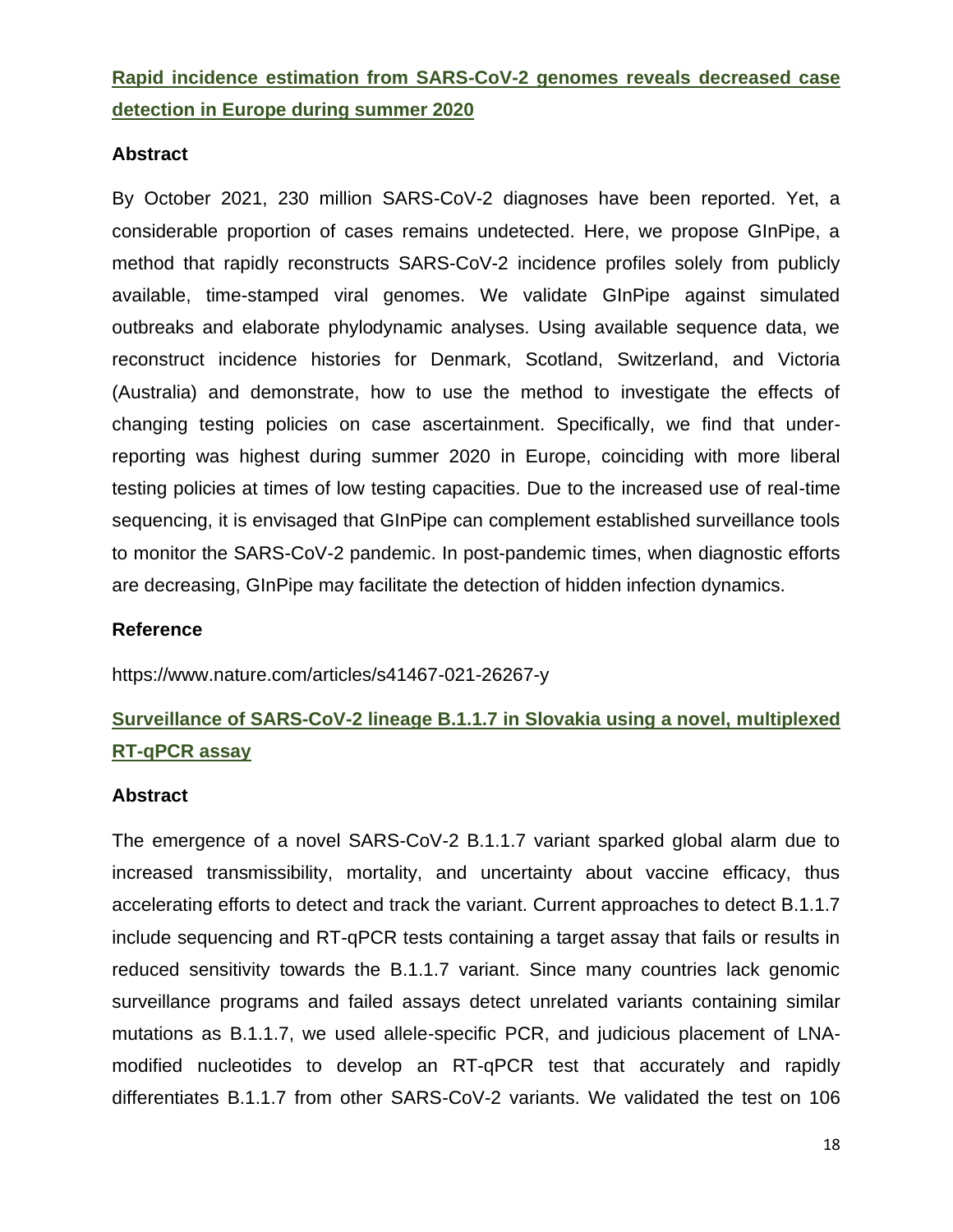clinical samples with lineage status confirmed by sequencing and conducted a countrywide surveillance study of B.1.1.7 prevalence in Slovakia. Our multiplexed RT-qPCR test showed 97% clinical sensitivity and retesting 6,886 SARS-CoV-2 positive samples obtained during three campaigns performed within one month, revealed pervasive spread of B.1.1.7 with an average prevalence of 82%. Labs can easily implement this test to rapidly scale B.1.1.7 surveillance efforts and it is particularly useful in countries with high prevalence of variants possessing only the ΔH69/ΔV70 deletion because current strategies using target failure assays incorrectly identify these as putative B.1.1.7 variants.

### **Reference**

https://www.nature.com/articles/s41598-021-99661-7

## **Effect of Delta variant on viral burden and vaccine effectiveness against new SARS-CoV-2 infections in the UK**

### **Abstract**

The effectiveness of the BNT162b2 and ChAdOx1 vaccines against new severe acute respiratory syndrome coronavirus 2 (SARS-CoV-2) infections requires continuous reevaluation, given the increasingly dominant B.1.617.2 (Delta) variant. In this study, we investigated the effectiveness of these vaccines in a large, community-based survey of randomly selected households across the United Kingdom. We found that the effectiveness of BNT162b2 and ChAdOx1 against infections (new polymerase chain reaction (PCR)-positive cases) with symptoms or high viral burden is reduced with the B.1.617.2 variant (absolute difference of 10–13% for BNT162b2 and 16% for ChAdOx1) compared to the B.1.1.7 (Alpha) variant. The effectiveness of two doses remains at least as great as protection afforded by prior natural infection. The dynamics of immunity after second doses differed significantly between BNT162b2 and ChAdOx1, with greater initial effectiveness against new PCR-positive cases but faster declines in protection against high viral burden and symptomatic infection with BNT162b2. There was no evidence that effectiveness varied by dosing interval, but protection was higher in vaccinated individuals after a prior infection and in younger adults. With B.1.617.2, infections occurring after two vaccinations had similar peak viral burden as those in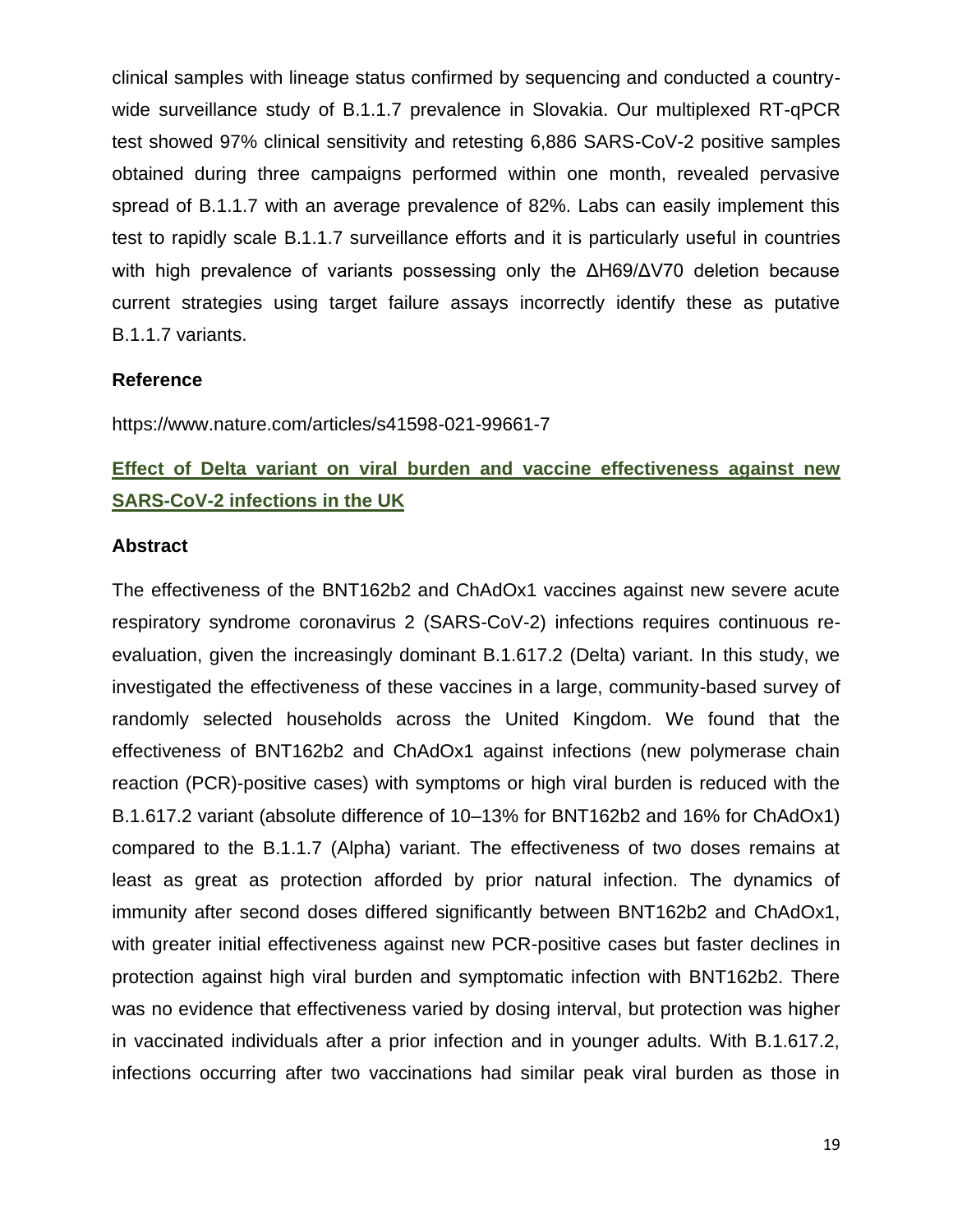unvaccinated individuals. SARS-CoV-2 vaccination still reduces new infections, but effectiveness and attenuation of peak viral burden are reduced with B.1.617.2.

### **Reference**

https://www.nature.com/articles/s41591-021-01548-7

## **Brain MRI in SARS-CoV-2 pneumonia patients with newly developed neurological manifestations suggestive of brain involvement**

### **Abstract**

The increased frequency of neurological manifestations, including central nervous system (CNS) manifestations, in patients with coronavirus disease 2019 (COVID-19) pandemic is consistent with the virus's neurotropic nature. In most patients, brain magnetic resonance imaging (MRI) is a sensitive imaging modality in the diagnosis of viral encephalitides in the brain. The purpose of this study was to determine the frequency of brain lesion patterns on brain MRI in severe acute respiratory syndrome coronavirus 2 (SARS-CoV-2) pneumonia patients who developed focal and non-focal neurological manifestations. In addition, it will compare the impact of the Glasgow Coma Scale (GCS) as an index of deteriorating cerebral function on positive brain MRIs in both neurological manifestations. This retrospective study included an examination of SARS-CoV-2 pneumonia patients with real-time reverse transcription polymerase chain reaction (RT-PCR) confirmation, admitted with clinicoradiologic evidence of COVID-19 pneumonia, and who were candidates for brain MRI due to neurological manifestations suggesting brain involvement. Brain imaging acquired on a 3.0 T MRI system (Skyra; Siemens, Erlangen, Germany) with a 20-channel receive head coil. Brain MRI revealed lesions in 38 (82.6%) of the total 46 patients for analysis and was negative in the remaining eight (17.4%) of all finally enclosed patients with RT-PCR confirmed SARS-CoV-2 pneumonia. Twenty-nine (63%) patients had focal neurological manifestations, while the remaining 17 (37%) patients had non-focal neurological manifestations. The patients had a highly significant difference (p = 0.0006) in GCS, but no significant difference  $(p = 0.4)$  in the number of comorbidities they had. Brain MRI is a feasible and important imaging modality in patients with SARS-CoV-2 pneumonia who develop neurological manifestations suggestive of brain involvement, particularly in patients with non-focal manifestations and a decline in GCS.